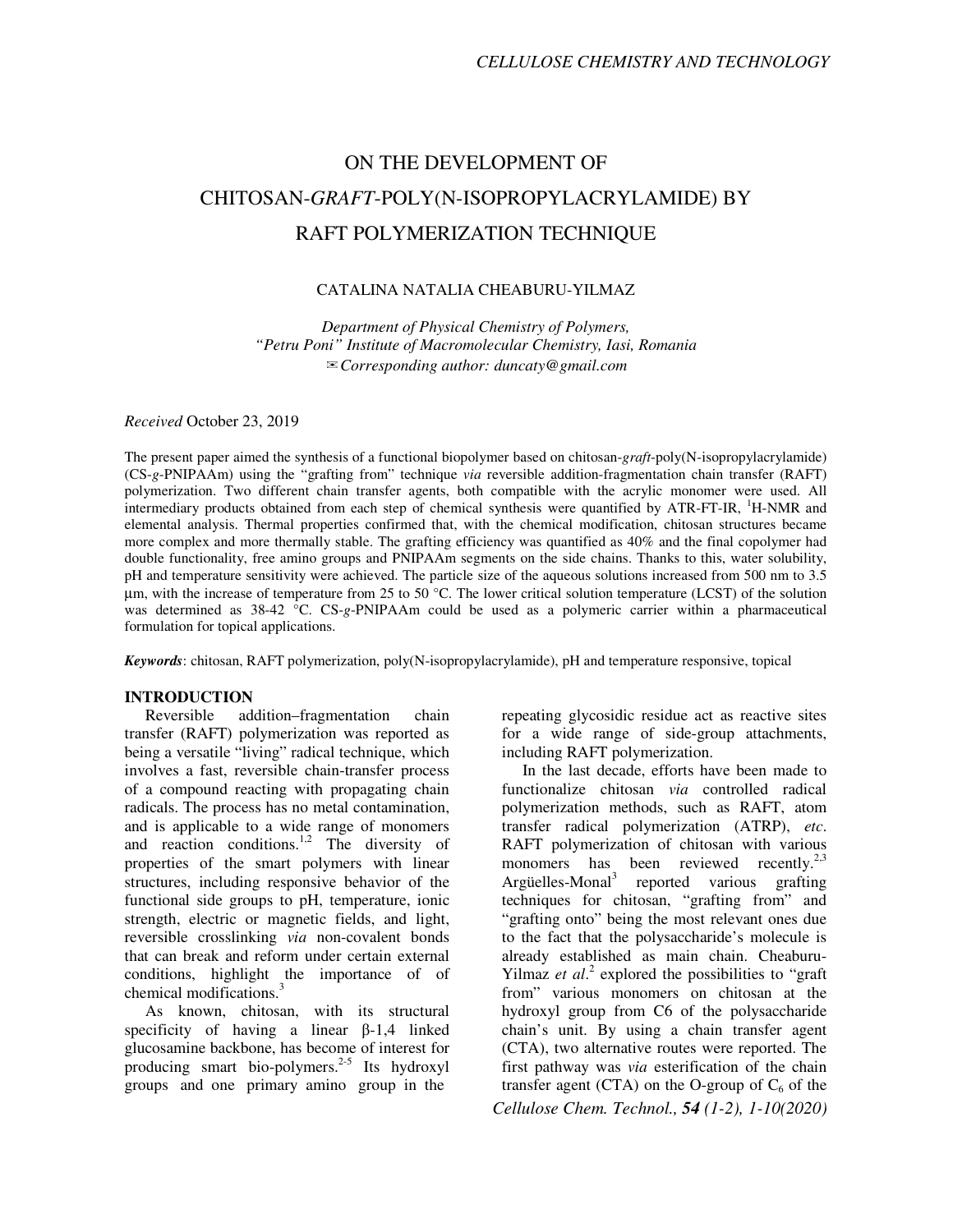phthaloylated chitosan, forming a macro-RAFT intermediary; the RAFT *in situ* polymerization of the monomer was performed in a second step. The second route included the attachment of the previously synthesized RAFT homopolymer on N-protected chitosan.<sup>2</sup> The success of the RAFT polymerization was directly dependent on the selection of the chain transfer agent (CTA) suitable for the monomer type and reaction conditions.<sup>2-6</sup> An inadequate selection of the RAFT agent may lead to loss of control of the reaction, prolonged retardation and induction periods or inhibition of polymerization. The Z and R groups of the RAFT agents represent the key factors of selection, since they influence the initiation and compatibility of the generated radicals with the specific monomer used for the polymerization.

Chitosan graft copolymers were synthesized by a couple of groups by using various types of CTA agents.7-12 The strategy of *in-situ* polymerizing the monomers (*e.g.* PNIPAAm, acrylic acid, tosylic acid, *etc*.) in the presence of chitosan macro-RAFT intermediaries seemed to be the most convenient, taking into account how difficult it is to control the chemical modification of chitosan to obtain functional graft copolymers, *e.g*. stimuli responsive.

The present paper aimed at the synthesis of functional biopolymers based on chitosan-*graft*poly(N-isopropylacrylamide), using the "grafting from" technique. The used approach was to establish the most facile way to obtain a functional chitosan with water solubility, and pH and temperature responsive moieties on the side groups. By combining the outcomes already found in the literature, this paper brings a contribution not only with an improved ecofriendly synthesis strategy, but also by the physical-chemical characterization of the product. Two different CTA agents were used, giving more alternatives to follow-up studies on chitosan-*graft*-PNIPAAm copolymers and

highlighting the potential of this functional copolymer for industrial use.

# **EXPERIMENTAL**

## **Materials**

For the experiments, chitosan of medium molecular weight (Sigma Aldrich product, 75-85% deacetylated),<br>phthalic anhydride (PhA,  $\geq$ 99%), Nanhydride (PhA,  $\geq 99\%$ ), N-<br>ylamide (NIPAAm,  $97\%$ ), N.Nisopropylacrylamide dicyclohexylcarbodiimide (DCC), 4- (dimethylamino)pyridine (DMAP, 99%), methanol (HPLC grade) and diethylether (extra pure) were purchased from Sigma-Aldrich and were used as received. 4,4-Azobis(4-cyanovaleric acid) (ACVA, 98%, Sigma) was used as initiator. N,N-Dimethylformamide (DMF, 99% Sigma), used as reaction medium, was dried on 4A molecular sieves and distilled under vacuum. The carboxyl-end functional RAFT agents used as chain transfer agents were: 4-cyano-4-(phenylcarbonothioylthio) pentanoic acid (CTA1), >97% (HPLC grade), and 4-cyano-4- (dodecylsulfanylthiocarbonylsulfanyl) pentanoic acid (CTA2). The structures of the two CTA agents are presented in Figure 1.

## **Synthesis procedures**

## *Preparation of phthaloylated chitosan*

The protection of chitosan at  $C_2$  was intensively studied and verified by various methods to be *via* phthaloylation of NH2 group. Cheaburu-Yilmaz *et al.<sup>2</sup>* summarized the information found on the mechanism and various reaction conditions applied. The phthaloylation of chitosan was performed by a modified method by Kurita<sup>13</sup> to obtain a higher reaction yield. For this purpose, phthalic anhydride in excess (5.5 mmol) was first dissolved in 6 mL of DMF/H<sub>2</sub>O (95/5 v/v  $\%$ ) and added into a 2 neckballoon, followed by the addition of chitosan powder in 1.86 mmol. The system was closed and purged by  $N_2$  for 30 min to remove dissolved  $O_2$ . The solution was heated up to 120 °C and kept for 8 h for a complete reaction. The final brownish product was obtained by precipitation from ice-water and washing with methanol repeatedly.

The efficiency of the N-phthaloylation of chitosan was evaluated by FT-IR and elemental analysis, and the degree of substitution was calculated.



Figure 1: Chemical structure of the two RAFT agents (or CTA) used for the reaction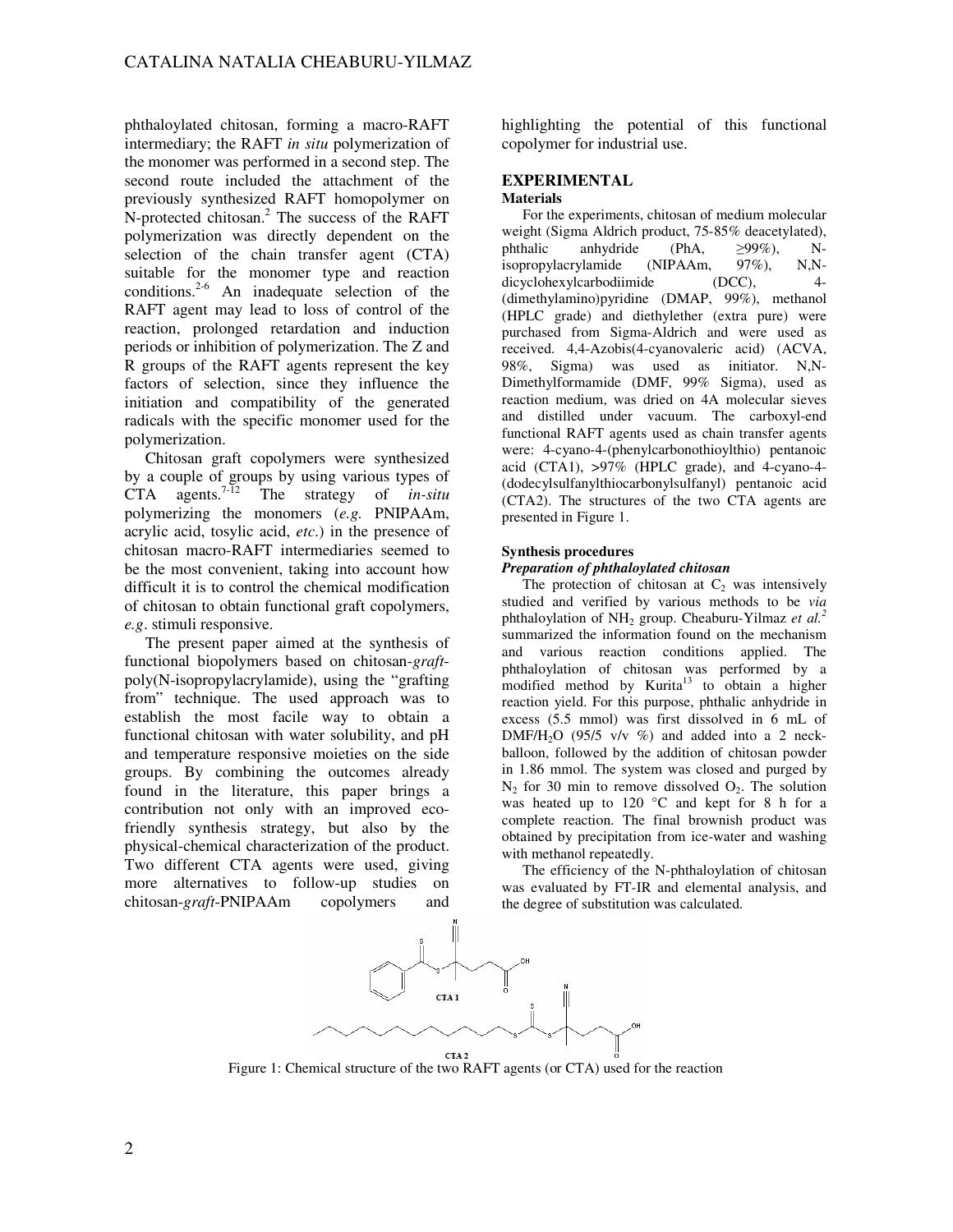## *Esterification of CTA agent on chitosan*

The phthaloylated chitosan (CS-Ph) (1 mmol) was mixed with 1.2 mmol CTA in 30 mL of dried DMF in the presence of carbonyl activating reagents of DCC (1 mmol) and 4-DMAP (0.12 mmol) as catalysts. The reaction took place at room temperature for a predetermined reaction time of 10 days. Preliminary studies were done for optimization of the reaction by verifying, qualitatively, the FT-IR spectra of purified products, and quantitatively, by calculating the reaction yield. The longer the reaction time, the higher the esterification yields achieved.

The obtained chitosan macro-RAFT agent had either reddish or yellowish color, as a function of the CTA agent used. The chitosan macro-RAFT agent (CS-CTA) was isolated by precipitation from ice water and then by refluxing for 5-8 h in a Soxhlet extractor with acetone. The reaction scheme of the esterification of phthaloyl chitosan using CTA 1 is presented in Figure 2. The obtained esterified product was further used as a macro-RAFT agent for the *in-situ* polymerization of NIPAAm.

When CTA2 was used, the reaction theoretically followed the same mechanism, except for the steric effect, which may take place between the macromolecular chains.

#### *Preparation of grafted copolymers*

A selected amount of CS-CTA (0.0468 g, 0.05 mmol trithio groups) and dry DMF (5 mL) was stirred under nitrogen atmosphere. After complete dissolution, the initiator (ACVA) (0.01 mmol) and NIPAAm monomer (0.50 g; 4.4 mmol) were added. The polymerization reaction was conducted at 70 °C for 48 h. After the polymerization, the reaction mixture was precipitated in 10-fold diethyl ether and centrifuged at 3000 rpm at 4 °C for 15 min. The product (PhCS-*g*-PNIPAAm) was dried in a vacuum oven at 40 °C and the monomer conversion (Conv%) was calculated based on Equation (1):

$$
Conv\% = \left(\frac{w_p - w_c}{w_M}\right) \times 100\tag{1}
$$

where  $W_p$ ,  $W_0$  and  $W_M$  are the weights of the copolymer, CS-CTA and monomer, respectively. The homopolymer was removed from the prepared copolymer by exhaustive extraction with acetone for 5 h. Purified copolymers were dried in a vacuum oven at 40 °C to constant weight. The graft content  $(G\%)$  was calculated according to Equation (2):

$$
G\% = \frac{(w_g - w_0)}{w_0} * 100
$$
\n(2)

where  $W_g$  and  $W_0$  are the weights of the graft copolymer and CS-CTA, respectively.

The structure of the obtained materials was confirmed by ATR-FTIR and  ${}^{1}$ H-NMR spectra.

#### *Deprotection of phthaloyl groups*

Deprotection of phthaloylated graft copolymers was necessary to be carried out on the synthesized chitosan derivatives (PhCS-*g*-PNIPAAm) to remove the phthaloyl moieties. This was an important step as free  $NH<sub>2</sub>$  groups of chitosan are the segments responsible for various properties, such as responsiveness to pH, antimicrobial action, gelling ability, *etc*. For this purpose, 100 mg of PhCS-*g*-PNIPAAm was mixed with 10 mL hydrazine monohydrate at 80  $\degree$ C for 16 h under N<sub>2</sub> flow. Then, the solution was precipitated in 250 mL ice water. The product was collected by centrifugation at 4000 rpm, 4 °C for 20 min, washed with ethanol and extra-purified in a Soxhlet extractor with ethanol for 3-4 h (2-3 cycles). The product was collected, dried in a vacuum oven at 40 °C and subjected to FTIR analysis to confirm the structure.

#### **Characterization methods**

## *FTIR spectroscopy*

ATR-FTIR spectroscopy was performed by using a Perkin Elmer Spectrum-100 instrument through reflexion on a diamond crystal with an angle of 45 degrees, with a resolution of  $4 \text{ cm}^{-1}$  in the range of  $450-4500$  cm<sup>-1</sup>.

#### *Elemental analysis*

Elemental analyses were performed by Leco TruSpec Micro CHNS (Leco, St. Joseph, MI, USA). The experimental and theoretical ratios of C/N were determined and compared. The degree of substitution and the yields were also determined.

## *Proton nuclear magnetic resonance (<sup>1</sup>H-NMR) spectroscopy*

The nuclear magnetic resonance  ${}^{1}$ HNMR spectra were recorded using a AS400 Mercury Plus NMR Varian (Varian Inc., Palo Alto, CA, USA) (400 MHz) in deuterated DMSO and  $D_2O$ .

#### *Differential scanning calorimetry (DSC)*

For differential scanning calorimetry, a Perkin Elmer DSC-8000, Waltham, MA instrument was used to examine the thermal behaviour of the products. The samples were sealed in aluminium pans and placed in the DSC equipment. DSC analysis was conducted under nitrogen flow (20 mL/min), within a temperature range of 30 and 300 °C, at a heating rate of 10 °C/min.

#### *Thermogravimetric analysis (TGA)*

Thermogravimetry was performed by using a Perkin Elmer TGA 4000 device to evaluate the thermal degradation process of the samples. The temperature program was set from 30 to 500 °C, with a heating rate of 10  $\degree$ C/min under N<sub>2</sub> flow.

#### *Particle size analysis*

The particle size and polydispersity index (PDI) of the 0.2% polymer solutions in distilled water were determined using the light scattering method, with a Malvern Zetasizer 1000 HS (Malvern Instruments, England). The responsive behaviour was verified by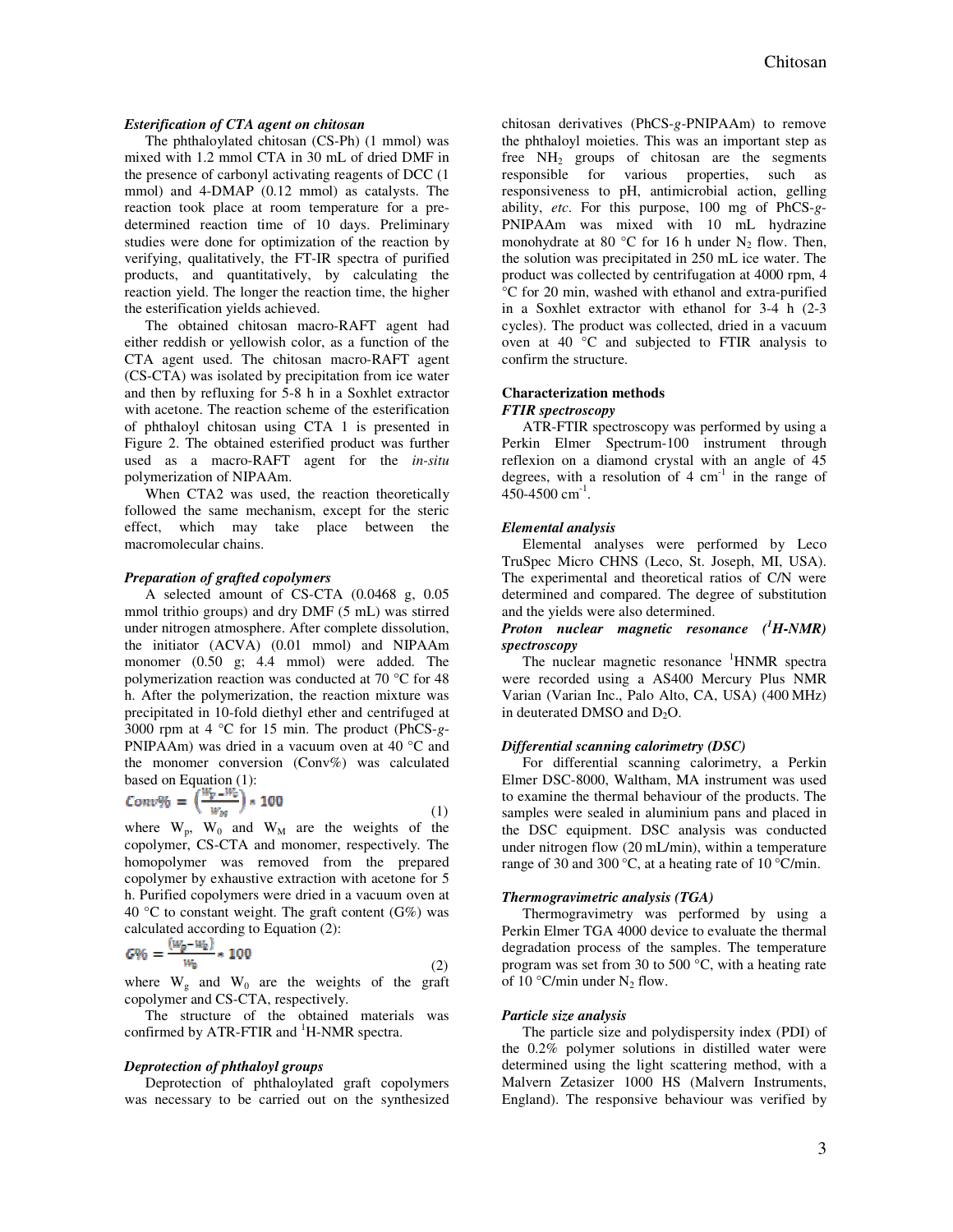measuring the particle size of the formed suspensions, within the temperature range from 25 to 41 °C. The temperature range was selected on the basis of PNIPAAm characteristics, as its LCST is known to be of 32 °C. The LCST of the polymer solutions was determined by applying the sigmoidal mathematical model to the obtained results.



Figure 2: General mechanism to obtain CS-*g*-PNIPAAm graft copolymer using CTA as chain transfer agent

### *Gel permeation chromatography (GPC)*

The average molecular weight and polydispersity index of PNIPAAm homopolymers were determined by a Malvern aqueous gel permeation chromatography system (GPC). The device consists of one guard column and two ultra-hydrogel columns (10.000 Da and 1.000.000 Da), one refractive index detector with a peristaltic vacuum pump.  $0.1$  M NaNO<sub>3</sub> and  $0.5\%$  $NaN<sub>3</sub>$  aqueous solutions were used as the mobile phase, with a flow rate of 0.7 mL/min, during the measurements. The calibration curve used in the measurements was prepared using 12 different poly(ethylene oxide) standards with peak molecular masses  $(M_p)$  ranging from 195 to 610.000 Da. Before the measurement, polymer solutions of 2 mg/mL concentration were dissolved in the GPC eluent and shaken for at least 6 hours to obtain complete dissolution. Then, the samples were filtered through 0.45 µm injector filters and measured for determining their number average molecular weight  $(M_n)$ , weight average molecular weight  $(M_w)$ , molecular weight distribution and polydispersity index (PDI).

#### **RESULTS AND DISCUSSION**

## **Functionalized chitosan with phthalic anhydride**

The phthaloylation of chitosan was verified by ATR-FTIR and the spectra of the components and N-phthaloylated chitosan are given Figure 3.

In the FT-IR spectra, the characteristic peaks of pure chitosan were observed at 2921-2887 cm-<sup>1</sup>, 1636 cm<sup>-1</sup>, 1548 cm<sup>-1</sup>, 1655 cm<sup>-1</sup> and 1068-1020  $cm<sup>-1</sup>$  due to the stretching vibrations of  $-CH$  (-

 $CH<sub>3</sub>$ ,  $-CH<sub>2</sub>$ ),  $C=O$ ,  $-NH$  of secondary amide, amidic band I, and C-O of saccharide moiety. The structure of N-phthaloylated chitosan could be evidenced by the presence of characteristic bands for phthalic anhydride observed at 1778-1760 cm<sup>-</sup> <sup>1</sup>, which corresponds to the formation of imide 5atoms ring (υCO-N-CO) and phthalic anhydride at 1770-1850 cm<sup>-1</sup>.

Additionally, the obtained derivative was investigated by elemental analysis to determine the substitution degree from the C/N ratio. The results obtained from elemental analysis were summarized in Table 1. As shown in Table 1, a degree of substitution of 92% was obtained by comparing the theoretical values of the C/N ratio with the experimental ones.

The structure of phthaloyl chitosan as main precursor for all other reactions was also verified by  ${}^{1}$ H-NMR spectroscopy (Fig. 7). From  ${}^{1}$ H-NMR spectra, the signals observed at 3.3, 3.9-4.5 and 4.9 ppm could be assigned to  $H_2$ ,  $H_{3-6}$  and  $H_1$ of pyranose repeat units in CS. The aromatic phthalimide peaks of PhCS were observed at 7.2- 8.0 ppm. $^{14}$ 

# **Grafted copolymers, chitosan-graft-PNIPAAm**

The grafting reaction was performed *via* two steps, particularly the esterification of functionalized chitosan with CTA agent and the second step, the polymerization of the NIPAAm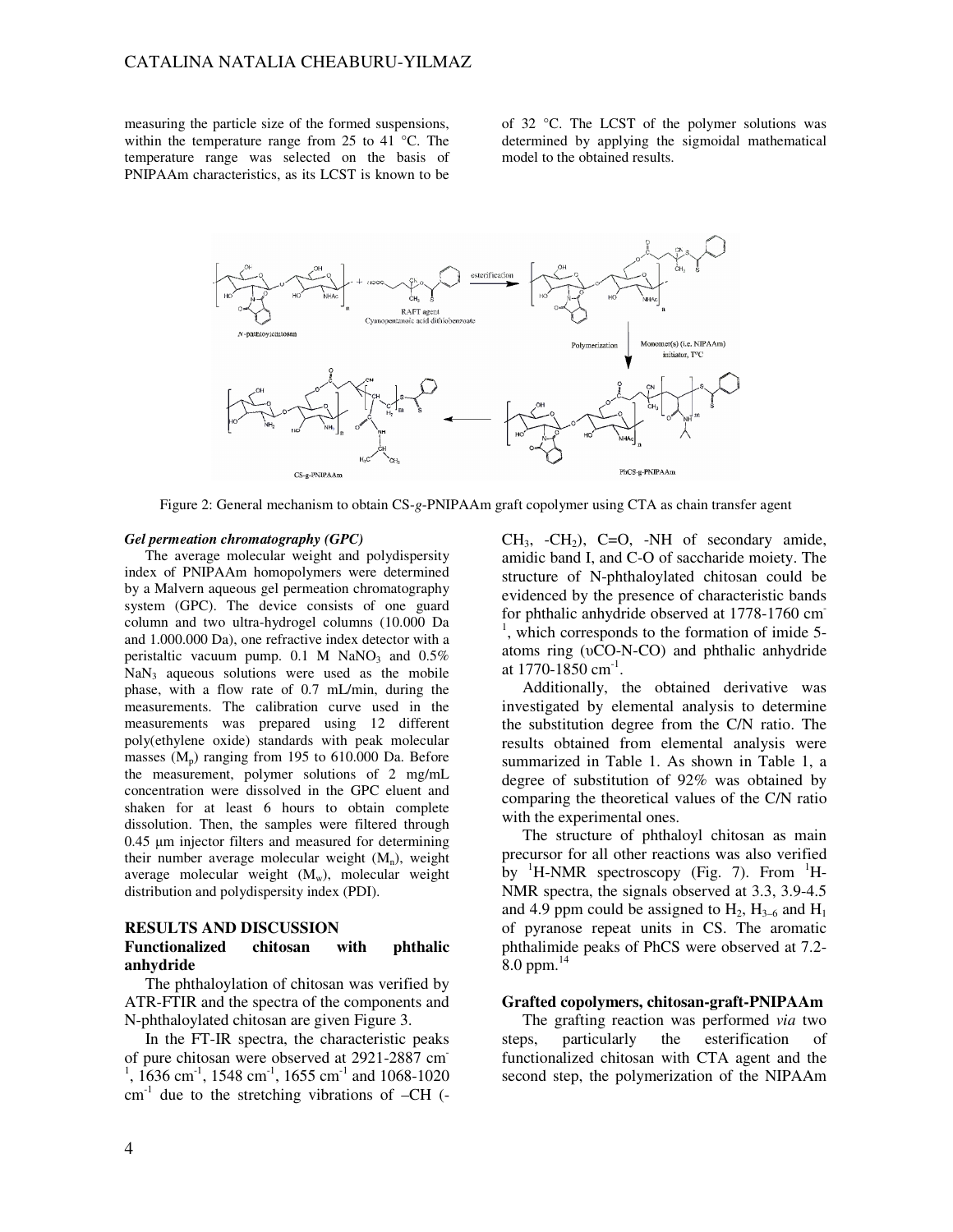monomer in the presence of the chitosan-macro RAFT intermediary.

# **Esterification of CTA agents on phthaloylated chitosan**

The carboxyl containing CTA was bound to phthaloylated chitosan *via* esterification, and chitosan-CTA intermediary was obtained, herein referred to as PhCS-macro CTA or ester E1/E2. The IR spectra of PhCS macro-CTAs are presented in Figure 4.

The FTIR spectra of PhCS macro-CTA show C=O stretching vibration at  $1730-1770$  cm<sup>-1</sup> due to the ester group, an aromatic bending vibration at  $710 \text{ cm}^{-1}$  and -CH stretching of the alkyl groups between  $2800-2900$  cm<sup>-1</sup>, confirming the success of the esterification of CTA to the polysaccharide backbone.



Figure 3: ATR-FT-IR spectra of phthaloylated chitosan and the pure constituents

| Sample                            | Experimental |       |          | Theoretical content |         |         | $CN$ ratio* |             |
|-----------------------------------|--------------|-------|----------|---------------------|---------|---------|-------------|-------------|
|                                   |              |       |          |                     |         |         | Exp.        | Theoretical |
|                                   | $N(\%)$      | C(%)  | H $(\%)$ | (%)<br>N            | $C(\%)$ | $H(\%)$ | 5.41        | 5.51        |
| Chitosan                          | 7.41         | 40.17 | 7.20     | 7.43                | 40.92   | 6.13    |             |             |
| Phtaloylated                      |              | 53.36 | 5.30     |                     | 54.12   | 4.92    | 9.26        | 10.08       |
| chitosan                          | 5.76         |       |          | 5.36                |         |         |             |             |
| $*n$ $\alpha$<br>0.2 <sub>m</sub> |              |       |          |                     |         |         |             |             |

Table 1 Elemental analysis results

 $8^{*}DS = 92\%$ 

The efficiency of esterification was also confirmed by  $H-MR$  spectroscopy. The presence of the RAFT agent was demonstrated by the presence of the peak at 7.8 ppm, which could be assigned to the aromatic moiety of the RAFT molecule. By comparison with the spectra of pure chitosan, phthaloyl chitosan (PhCS) and the synthesized esters, their resonance peaks could be observed.

By comparing the two obtained esters of chitosan E1 and E2, similar structural characteristics were found. However, different peak intensities were observed due to the different Z- and R-groups of the CTA agents. The small

difference in intensities may lead to different steric stability and initiation speed. The R-group of the CTA agents was found to influence the stability of the radicals and the re-initiation process, as Rodrigues-Sanchez *et al*. <sup>15</sup> found out in their theoretical calculations, by means of the density functional theory.

To evaluate the efficiency of CTA agents, RAFT homopolymerization of NIPAAm was performed, applying the same reaction conditions. It was established that, by increasing the monomer/RAFT ratio and initiator concentration, the experimental molar mass might approach the theoretical value; hence, controlling the reaction time was additionally considered. The FTIR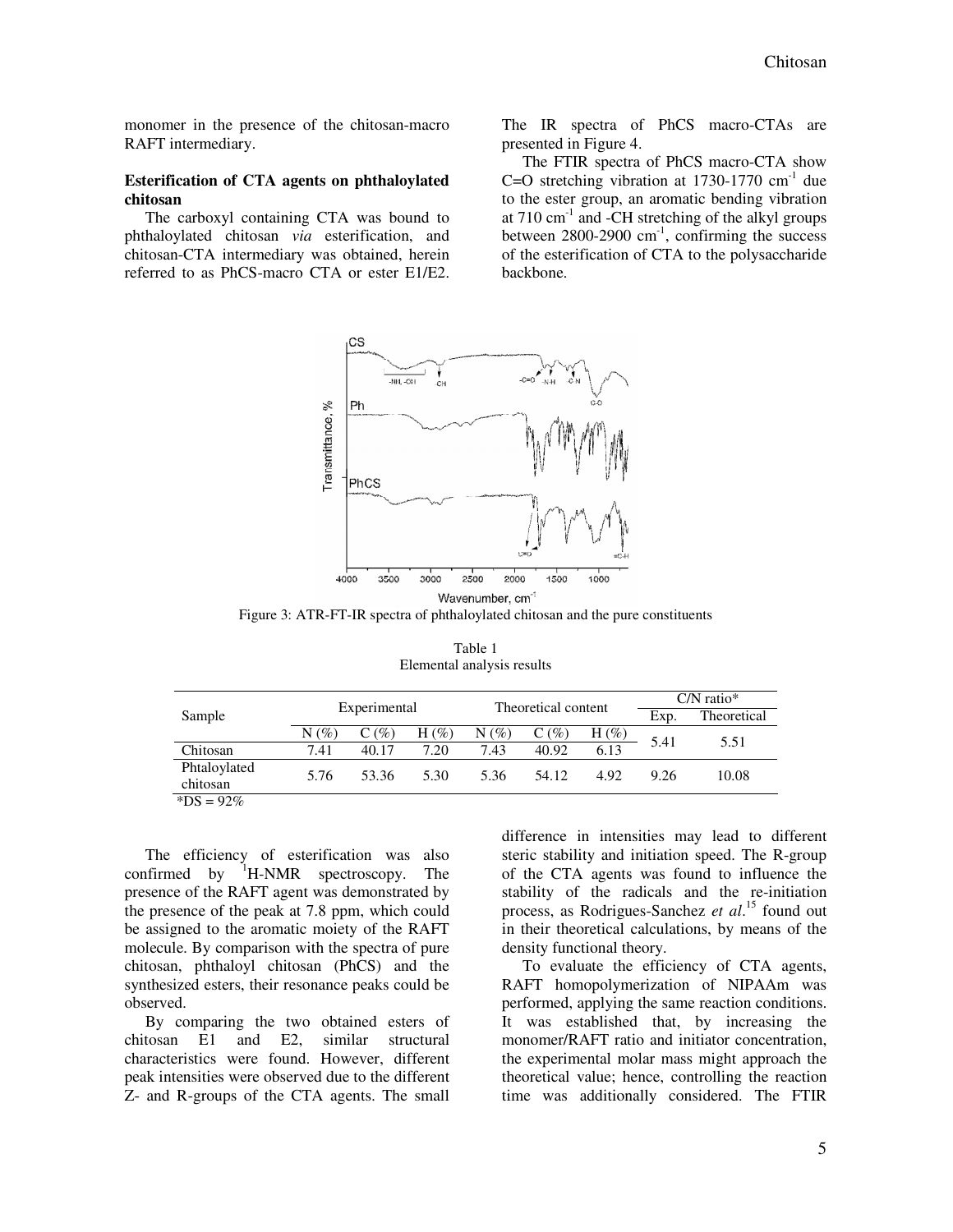spectra of PNIPAAm RAFT polymers (Fig. 5) show the main characteristic vibration bands of NIPAAm, CTA and PNIPAAm synthesized by RAFT. The reaction was found to be optimimum at 70 °C and a pre-determined time of 48 h for a better yield. The polydispersity index values for the homopolymers ranged between 1.2-1.4, showing a good control over the molecular weight of PNIPAAm polymers.

From the spectra, the C–H stretching region has three prominent peaks at approximately 2973  $cm^{-1}$  (isopropyl –CH<sub>3</sub> asymmetric stretch), 2934  $cm^{-1}$  (acrylamide backbone  $-CH_2$  asymmetric stretch), and 2876 cm<sup>-1</sup> (isopropyl –CH<sub>3</sub> symmetric stretch). The amide region has two strong peaks at approx.  $1632 \text{ cm}^{-1}$  (amide I) and 1538 cm−1 (amide II). The C–H deformation region has peaks at  $1459 \text{ cm}^{-1}$  (asymmetric deformation of isopropyl –CH<sub>3</sub>), and 1387 cm<sup>-1</sup> and 1367  $cm^{-1}$  (both symmetric deformation of isopropyl  $-CH_3$ ). In addition, the peak shown in the spectrum of the monomer at  $1620 \text{ cm}^{-1}$ , due to the absorption of the -C=C-vinyl group, disappeared from the spectra, demonstrating the success of polymerization and purification.

The molecular mass distribution of the formed PNIPAAm homopolymers was measured by GPC and the results were summarized in Table 2. This analysis was necessary as the control over the *insitu* polymerization of NIPAAm under the used reaction conditions was hard to achieve.

GPC analysis showed that, experimentally, the obtained molar masses were close to the theoretical  $M_n$  values (8000 Da). The polydispersity index values (PDI) ranged between 1.2-1.4, showing a reasonable control over the molecular weight of PNIPAAm polymers. On the other hand, CTA1 seemed to have better control on the polymerization of NIPAAm. Additionally, a conversion of the PNIPAAm-CTA homopolymers of 40% was found, showing that, apart from simple PNIPAAm homopolymers, which are preferentially formed, homopolymerized PNIPAAm was also formed also in the presence of CTA.

# **Structural characterization of CS-***g***-PNIPAAm graft copolymers**

Grafting efficiency was evaluated by FT-IR and  ${}^{1}$ H-NMR spectroscopy. As shown in Figure 6, the FT-IR spectra of CS-*g*-PNIPAAm comprised the characteristic vibration bands of both the ester and the polymer.



Figure 4: ATR-FT-IR spectra of phthaloyl chitosan, CTA agents and synthesized esters



Figure 5: ATR-FT-IR spectra of NIPAAm monomer and its homopolymer (PNIPAAm)

Table 2 Average molecular weight values of PNIPAAm homopolymers

| Sample       | $M_{\rm w}$ (Da) | $M_n(Da)$ | PDI  |
|--------------|------------------|-----------|------|
| PNIPAAm-CTA1 | 7399             | 5903      | 1.25 |
| PNIPAAm-CTA2 | 5900             | 4200      | 1.40 |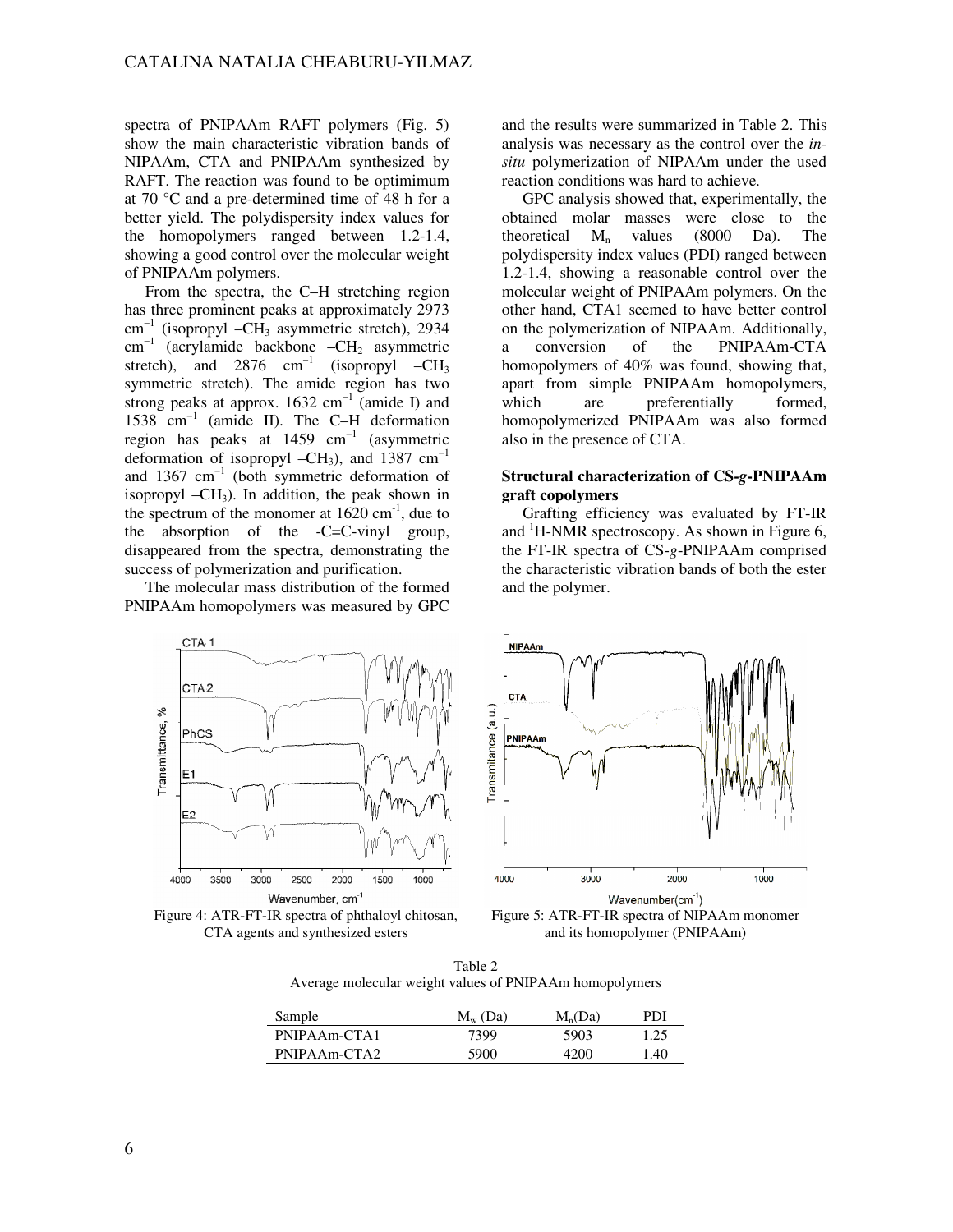The characteristic peaks at 1454  $cm^{-1}$  (–CH<sub>3</sub>) and 1641 cm−1 (O=C) showed the presence of PNIPAAm moieties. In addition, the absorption band around 3310 cm−1 became wider, indicating hydrogen bond formation between –OH and – NHCO groups. These results further demonstrated the successful synthesis of CS*-g-*PNIPAAm.

As may be noted in Figure 6, the characteristic vibration band of phthaloyl groups from 1760 cm<sup>-</sup> <sup>1</sup> disappeared, as the deprotection with hydrazine took place, leaving just the characteristic vibration bands of chitosan and PNIPAAm.

<sup>1</sup>H-NMR analysis also confirmed the successful polymerization of NIPAAm by using the chitosan macro-CTA agent. The  ${}^{1}$ H-NMR spectra of PhCS*-g-*PNIPAAm are shown in Figure 7. The peaks at 3.3, 3.9-4.5 and 4.9 ppm are assigned to  $H_2$ ,  $H_{3-6}$  and  $H_1$  of pyranose repeated units in CS. The aromatic phthalimide peaks of PhCS appear at 7.2-8.0 ppm.<sup>16</sup> The signals of H-4, H-5, H-6 of chitosan were rather weak and could not be fully resolved because of overlapping with those of PNIPAAm, except for a typical peak of the proton on the carbon bearing the amino group (H2, 3.3 ppm) with a shift to the right side (2.4 ppm), which can also be found in the spectrum of PhCS. The graft copolymer not only shows the original signals of chitosan, but also has new peaks of PNIPAAm side chains. The signals at 1.2, 1.6, 1.8, 4.0 and 6.4 ppm could be assigned to PNIPAAm side chains.

Structural characterization revealed a main polymer chain with free amino groups and PNIPAAm moieties on the side groups. In terms

**PNIPAAm** Transmitance (a.u.) PhCS-g-PNIPAAm CS-g-PNIPAAm\_CTA 1 CS-g-PNIPAAm\_CTA 2 3000 2000 4000 1000 Wavenumber (cm<sup>-1</sup>)

Figure 6: ATR-FT-IR spectra of CS*-g-*PNIPAAm copolymers; CS*-g-*PNIPAAm by using CTA1 and CTA2 pathway synthesis, after deprotection

of practical aspects, the obtained polymer should exhibit water solubility, pH sensitivity due to the -  $NH<sub>2</sub>$  groups and temperature response thanks to the PNIPAAm segments.

## **Thermal characterization of graft copolymers**

Thermal characterisation of the pure and synthesized polymers was performed by means of thermogravimetry (TGA) and differential scanning calorimetry (DSC). Figure 8a and b presents the TGA and DTGA curves of the esters and grafted copolymers. From the curves, chitosan and phthaloyl chitosan showed two degradation steps: in chitosan, an 8% weight loss was found, associated with moisture loss at about 53 °C, which shifted to higher temperature up to 100 °C as the structure became more complex. The degradation of the polysaccharide chains occurs at about 307 °C.

Phthaloyl chitosan showed 2 main degradation steps: at 235 °C and 378 °C, showing better thermal stability in comparison with pure chitosan. By esterification of phthaloyl chitosan with RAFT agents, the formed intermediary showed 3 degradation steps: except the water loss in the first interval, 2 more degradation temperatures were determined: around 232 °C for  $E_1$  and 233 °C for  $E_2$ , which can be due to the presence of RAFT moieties, and 355 °C for  $E_1$ and 335 °C for  $E_2$ , assigned to the polysaccharide degradation. Grafted copolymers showed just two degradation steps: water loss around 70-90 °C and polysaccharide structure degradation at around 360 °C.



Figure 7: <sup>1</sup>H-NMR spectra of PhCS*-g-*PNIPAAm copolymer and intermediaries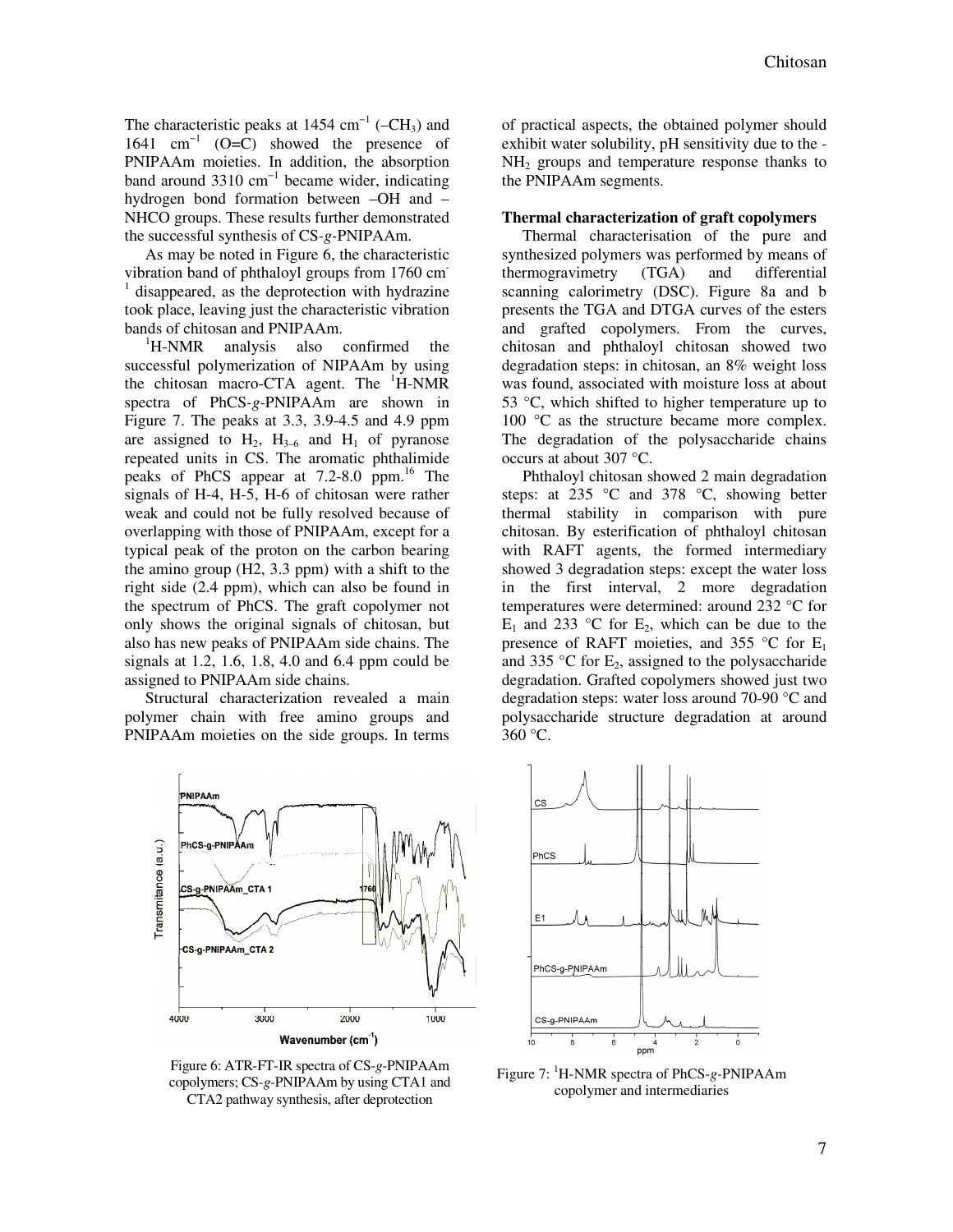

Figure 8: TGA/DTGA curves for functionalized derivatives of chitosan by RAFT polymerization; (a) TGA curves and (b) first order derivative of TGA curves – DTGA



Figure 9: DSC curves of chitosan and modified chitosan by RAFT

As observed, in Figure 8 (a and b), the two chain transfer agents used to synthesize esters of chitosan and further the grafted copolymers led to similar structures. Not only the esters, but also the graft copolymers showed similar degradation curves, leading to the conclusion that both CTA agents could be successfully used in this type of chemical modification of chitosan.

The DSC curves of chitosan and modified chitosan by RAFT polymerization are shown in Figure 9. As can be seen from Figure 9, the main thermal events are those corresponding to water and moisture losses, between 50 to 74  $^{\circ}$ C; the peak was shifted to higher temperatures as the molecules became more complex. With the modification of chitosan into phthaloyl chitosan, two new thermal events appeared – two small endothermic peaks, which can be attributed to the decomposition of the phthaloyl groups, followed by the polysaccharide chains.

With the addition of the RAFT agent to the phthaloyl chitosan structure, forming ester bonds, a single sharp endothermic peak, like a melting peak around 215-217 °C, was observed. It can be interpreted that the newly formed ester has a homogenous structure and this is the point it degrades. The polymerization of NIPAAm with chitosan macro-CTA ended up in a compound, which, except for the water and moisture loss that shifted from 56  $\degree$ C to 67  $\degree$ C, did not show any other important thermal event as a result of the formation of a homogenous and amorphous structure. DSC results were found to be comparable with the TGA results.

## **Responsive behaviour of CS***-g-***PNIPAAm**

The responsive behaviour of the final product synthesized by the RAFT method, *i.e.* CS-*g*-PNIPAAm, was verified by means of particle size analysis within the temperature range from 25 to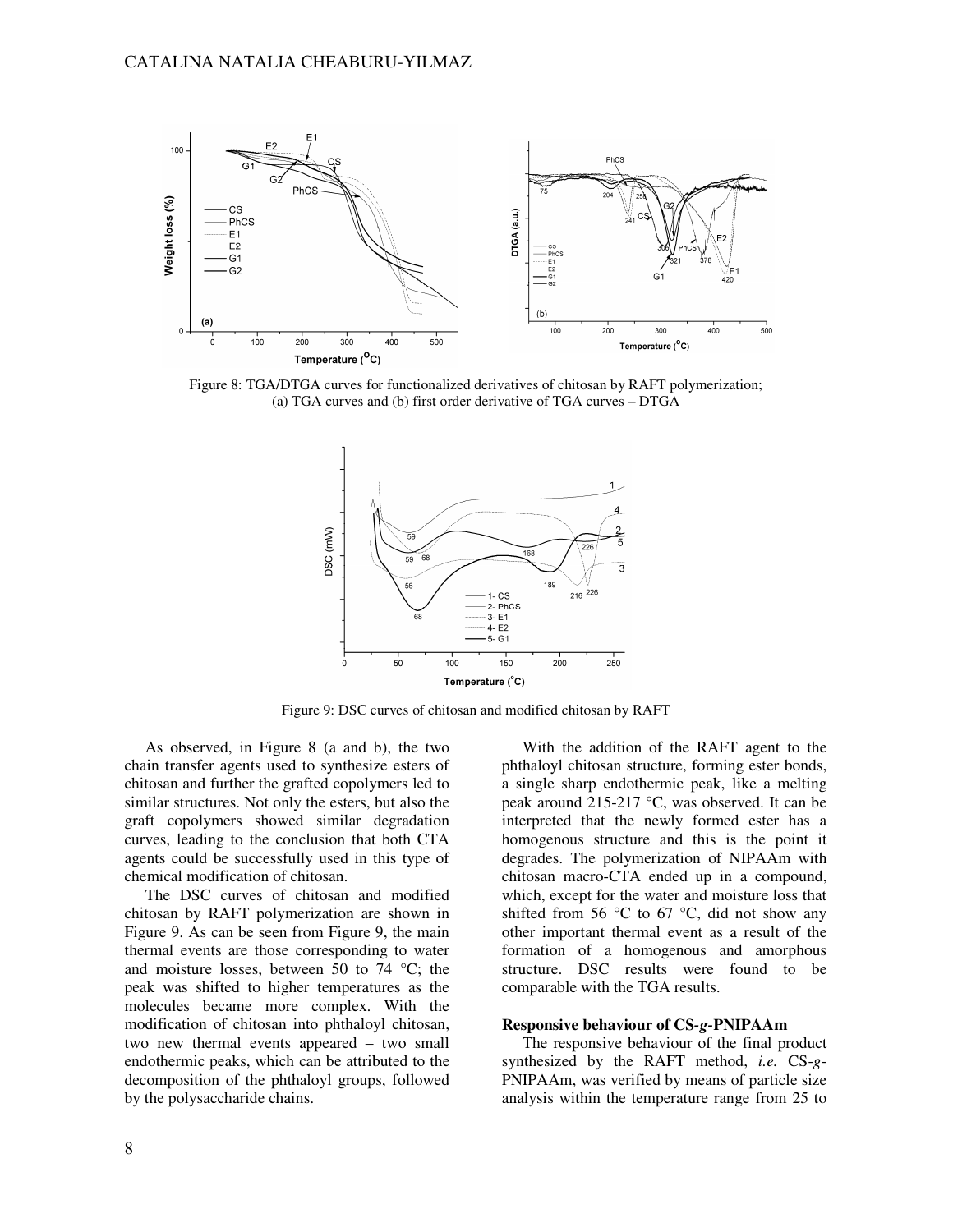55 °C. The temperature range was chosen on the basis of PNIPAAm characteristics, as its LCST is known to be of 32 °C. By measuring the particle size of the aqueous solution of the graft copolymer, it was observed that it increased with increasing temperature. Furthermore, the number of countable species decreased and the PDI increased from 0.5 to over 1 (measured within the detection limit of the device). This means that, with increasing temperature, there was a tendency for the particles to associate together, forming agglomerates and the suspension became more non-homogenous.

Moreover, the average particle size was measured, for each temperature, within the range of 25-55 °C (as presented in Fig. 10a) and the critical solution temperature (LCST), where a drastic change in size occurs, was determined. The particle size of the copolymer solutions increased from 500 nm to 3.5 µm, with increasing the temperature from 25 to 50 °C.

By plotting each curve from Figure10 a and applying the sigmoidal mathematical model of Origin graphical program, for each set of measurements, at different pHs, a distinct LCST value was obtained. By plotting the obtained LCST values of the graft copolymer solutions with different pHs, it was observed that LCST shifted to lower temperatures with increasing pH (Fig. 10b). In the physiological medium (pH 7), where the controlled delivery takes place, an LCST of the solution of 40 °C was determined.

Thermal stability, together with the ability to respond to pH and temperature, allowed the use of CS-*g*-PNIPAAm as part of a hydrogel pharmaceutical formulation for topical application.<sup>17</sup> Hydrogels based on Cs*-g-*PNIPAAm presented, alongside pH and temperature responsivity, bioadhesivity and nontoxicity, thus being suitable for topical drug delivery systems. Other modified chitosan based hydrogels were also found suitable for topical application, the evidence being the number of studies performed in this field. $17$ -



Figure 10: Average zeta size as a function of temperature (a), and dependence of LCST of grafted copolymer solutions on solution pH (b)

# **CONCLUSION**

Grafted copolymers of chitosan and poly(Nisopropylacrylamide) (PNIPAAm) were synthesized *via* the RAFT polymerization technique. The "grafting from" method followed a mechanism by which the monomer was polymerized *in situ*, in the presence of a chitosanmacro RAFT agent, synthesized prior to the copolymerization. The study proposed two CTA agents, which had not been used before in this type of reactions, but which are compatible with the monomer as the RAFT methods requires and which offer an alternative for the commonly used AIBN, which rises toxicological issues.

Parallel syntheses were performed and intermediaries were obtained, which gave as final product a copolymer with similar structural and physical-chemical characteristics. After every step, the functionalization efficiency was assessed by FT-IR and  $H-MR$  spectroscopy, and the final CS*-g-*PNIPAAm copolymers were obtained with a grafting efficiency of 36%.

Additionally, thermal analyses revealed that, with the modification of the chitosan backbone by